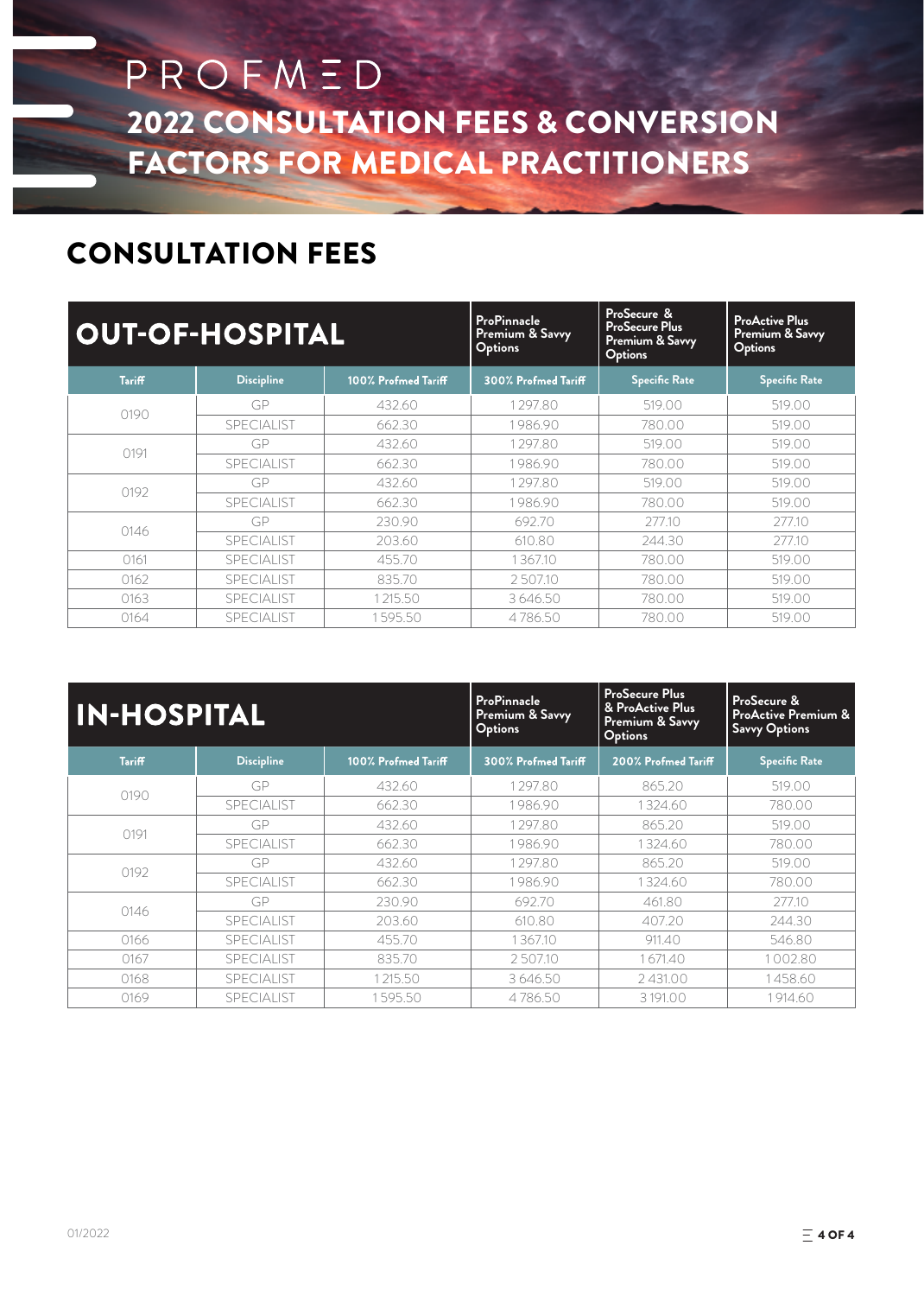#### CONVERSION FACTORS

| Code    | Description                                                            | <b>RCF</b><br>2009 | $+8%$<br>2010 | $+6.91%$<br>2011 | $+6%$<br>2012 | $+6%$<br>2013 | $+6%20$<br>14 | $+6.5%$<br>2015 | $+6%$<br>2016 | $+5%$<br>2017 | $+5.7$<br>2018 | 2018_15%<br><b>VAT</b><br>Adjustment | $+5.25%$<br>2019 | $+3.5%$<br>2020 | $+4%$<br>2021 | $+3%$<br>2022 |
|---------|------------------------------------------------------------------------|--------------------|---------------|------------------|---------------|---------------|---------------|-----------------|---------------|---------------|----------------|--------------------------------------|------------------|-----------------|---------------|---------------|
| $10\,$  | Consultative Services                                                  | 12.563             | 13.568        | 14.506           | 15.376        | 16.298        | 17.276        | 18.399          | 19.503        | 20.478        | 21.646         | 21.836                               | 22.982           | 23.786          | 24.738        | 25.480        |
| 11      | Psychiatrists                                                          | 14.983             | 16.182        | 17.300           | 18.338        | 19.438        | 20.604        | 21.944          | 23.260        | 24.423        | 25.815         | 26.042                               | 27.409           | 28.368          | 29.503        | 30.388        |
| $12 \,$ | Consultative Services<br>(Paediatrics and Paediatric<br>Cardiologists) | 12.563             | 13.568        | 14.506           | 15.376        | 16.298        | 17.276        | 18.399          | 19.503        | 20.478        | 21.646         | 21.836                               | 22.982           | 23.786          | 24.738        | 25.480        |
| 20      | Clinical Procedures                                                    | 7.78               | 8.402         | 8.983            | 9.522         | 10.093        | 10.699        | 11.394          | 12.078        | 12.682        | 13.405         | 13.522                               | 14.232           | 14.730          | 15.320        | 15.779        |
| 30      | Anaesthesiologists                                                     | 48.83              | 52.736        | 56.380           | 59.763        | 63.349        | 67.150        | 71.515          | 75.806        | 79.596        | 84.133         | 84.871                               | 89.327           | 92.453          | 96.151        | 99.036        |
| 40      | Radiology                                                              | 11.021             | 11.903        | 12.725           | 13.489        | 14.298        | 15.156        | 16.141          | 17.109        | 17.965        | 18.989         | 19.155                               | 20.161           | 20.867          | 21.701        | 22.353        |
| 50      | Radiation Oncology                                                     | 9.456              | 10.212        | 10.918           | 11.573        | 12.268        | 13.004        | 13.849          | 14.680        | 15.414        | 16.292         | 16.435                               | 17.298           | 17.904          | 18.620        | 19.178        |
| 60      | Ultrasound                                                             | 7.416              | 8.009         | 8.563            | 9.076         | 9.621         | 10.198        | 10.861          | 11.513        | 12.089        | 12.778         | 12.890                               | 13.566           | 14.041          | 14.603        | 15.041        |
| 70      | Computed Tomography                                                    | 8.752              | 9.452         | 10.105           | 10.712        | 11.354        | 12.036        | 12.818          | 13.587        | 14.266        | 15.079         | 15.212                               | 16.010           | 16.571          | 17.234        | 17.751        |
| 75      | Magnetic Resonance<br>Imaging                                          | 8.388              | 9.059         | 9.685            | 10.266        | 10.882        | 11.535        | 12.285          | 13.022        | 13.673        | 14.452         | 14.579                               | 15.345           | 15.882          | 16.517        | 17.012        |
| 130     | <b>GP</b> Consultative Services                                        | 14.084             | 15.211        | 16.262           | 17.237        | 18.272        | 19.368        | 20.627          | 21.865        | 22.958        | 24.266         | 24.479                               | 25.764           | 26.666          | 27.733        | 28.565        |
| 616     | Consultative Services<br>(Obstetrics & Gynaecology)                    | 12.563             | 13.568        | 14.506           | 15.376        | 16.298        | 17.276        | 18.399          | 19.503        | 20.478        | 21.646         | 21.836                               | 22.982           | 23.786          | 24.738        | 25.480        |
| 621     | Consultative Services<br>(Cardiology)                                  | 12.563             | 13.568        | 14.506           | 15.376        | 16.298        | 17.276        | 18.399          | 19.503        | 20.478        | 21.646         | 21.836                               | 22.982           | 23.786          | 24.738        | 25.480        |
| 626     | Consultative Services<br>(Opthalmology)                                | 12.563             | 13.568        | 14.506           | 15.376        | 16.298        | 17.276        | 18.399          | 19.503        | 20.478        | 21.646         | 21.836                               | 22.982           | 23.786          | 24.738        | 25.480        |
| 628     | Consultative Services<br>(Orthopaedics)                                | 12.563             | 13.568        | 14.506           | 15.376        | 16.298        | 17.276        | 18.399          | 19.503        | 20.478        | 21.646         | 21.836                               | 22.982           | 23.786          | 24.738        | 25.480        |
| 630     | Consultative Services<br>(Otorhinolaryngology)                         | 12.563             | 13.568        | 14.506           | 15.376        | 16.298        | 17.276        | 18.399          | 19.503        | 20.478        | 21.646         | 21.836                               | 22.982           | 23.786          | 24.738        | 25.480        |
| 632     | Consultative Services<br>(Paediatrics)                                 | 12.563             | 13.568        | 14.506           | 15.376        | 16.298        | 17.276        | 18.399          | 19.503        | 20.478        | 21.646         | 21.836                               | 22.982           | 23.786          | 24.738        | 25.480        |
| 80      | Clinical Pathology                                                     | 8.994              | 9.714         | 10.385           | 11.008        | 11.668        | 12.368        | 13.172          | 13.963        | 14.661        | 15.496         | 15.632                               | 16.453           | 17.029          | 17.710        | 18.241        |
| 90      | Anatomical Pathology -<br>Cytology                                     | 10.373             | 11.203        | 11.977           | 12.696        | 13.457        | 14.265        | 15.192          | 16.103        | 16.909        | 17.872         | 18.029                               | 18.976           | 19.640          | 20.425        | 21.038        |
| 95      | Anatomical Pathology -<br>Histology                                    | 9.819              | 10.605        | 11.337           | 12.018        | 12.739        | 13.503        | 14.381          | 15.243        | 16.006        | 16.918         | 17.066                               | 17.962           | 18.591          | 19.335        | 19.915        |
| 100     | Human Genetics                                                         | 9.212              | 9.949         | 10.636           | 11.275        | 11.951        | 12.668        | 13.492          | 14.301        | 15.016        | 15.872         | 16.011                               | 16.852           | 17.442          | 18.139        | 18.684        |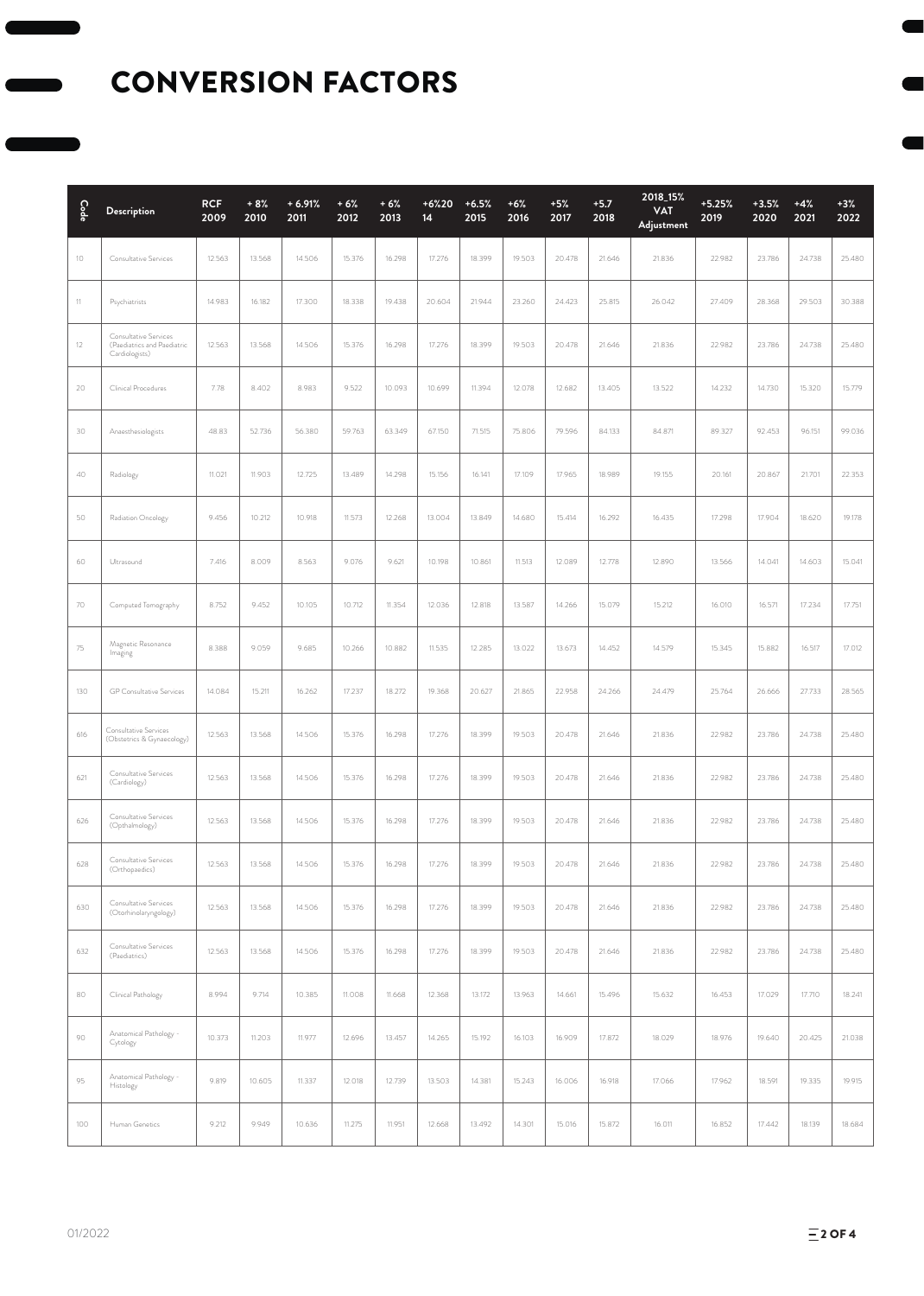## CONVERSION FACTORS FOR AUXILLIARIES & HOSPITALS

| $\mathsf{Code}$ | <b>Description</b>                       | <b>RCF</b><br>2009 | $+8%$<br>2010 | $+6.91% + 6%$<br>2011 | 2012    | $+6%$<br>2013 | $+6%$<br>2014 | $+6.5%$<br>2015 | $+6%$<br>2016 | $+5%$<br>2017 | $+5.7$<br>2018 | 2018_15%<br><b>VAT</b><br>Adjustment | $+5.25%$<br>2019 | $+3.5%$<br>2020 | $+4%$<br>2021 | $+3%$<br>2022 |
|-----------------|------------------------------------------|--------------------|---------------|-----------------------|---------|---------------|---------------|-----------------|---------------|---------------|----------------|--------------------------------------|------------------|-----------------|---------------|---------------|
| 580             | Chinese Medicine &<br>Acupuncture        | 9.380              | 10.130        | 10.830                | 11.480  | 12.169        | 12.899        | 13.738          | 14.562        | 15.290        | 16.162         | 16.303                               | 17.159           | 17.760          | 18.470        | 19.024        |
| 340             | <b>Biokinetics</b>                       | 4.254              | 4.594         | 4.912                 | 5.206   | 5.519         | 5.850         | 6.230           | 6.604         | 6.934         | 7.330          | 7.394                                | 7.782            | 8.054           | 8.377         | 8.628         |
| 180             | Chiropractors                            | 4.323              | 4.669         | 4.991                 | 5.291   | 5.608         | 5.945         | 6.331           | 6.711         | 7.047         | 7.448          | 7.514                                | 7.908            | 8.185           | 8.512         | 8.768         |
| 190             | Clinical Technologists                   | 8.401              | 9.073         | 9.700                 | 10.282  | 10.899        | 11.553        | 12.304          | 13.042        | 13.694        | 14.475         | 14.602                               | 15.368           | 15.906          | 16.542        | 17.039        |
| 150             | Dental                                   | 9.495              | 10.255        | 10.963                | 11.621  | 12.318        | 13.057        | 13.906          | 18.773        | 19.712        | 20.835         | 21.018                               | 22.122           | 22.896          | 23.812        | 24.526        |
| 152             | Dental - Modelled                        | 12.667             | 13.680        | 14.626                | 15.503  | 16.433        | 17.419        | 18.552          | 25.045        | 26.297        | 27.796         | 28.040                               | 29.512           | 30.545          | 31.767        | 32.720        |
| 560             | Dental Technicians                       | 8.167              | 8.820         | 9.430                 | 9.996   | 10.595        | 11.231        | 11.961          | 16.148        | 16.955        | 17.921         | 18.079                               | 19.028           | 19.694          | 20.481        | 21.096        |
| 210             | Dental Therapists                        | 6.592              | 7.119         | 7.611                 | 8.068   | 8.552         | 9.065         | 9.654           | 13.033        | 13.685        | 14.465         | 14.592                               | 15.358           | 15.896          | 16.532        | 17.027        |
| 200             | Dieticians                               | 53.501             | 57.781        | 61.774                | 65.480  | 69.409        | 73.574        | 78.356          | 83.057        | 87.210        | 92.181         | 92.990                               | 97.872           | 101.297         | 105.349       | 108.509       |
| 220             | Hearing Aid Acousticians                 | 5.280              | 5.702         | 6.096                 | 6.462   | 6.850         | 7.261         | 7.733           | 8.197         | 8.607         | 9.097          | 9.177                                | 9.659            | 9.997           | 10.397        | 10.709        |
| 230             | Homoeopaths                              | 11.143             | 12.034        | 12.866                | 13.638  | 14.456        | 15.324        | 16.320          | 17.299        | 18.164        | 19.199         | 19.368                               | 20.384           | 21.098          | 21.942        | 22.600        |
| 231             | Homoeopaths, time-based                  | 5.453              | 5.889         | 6.296                 | 6.674   | 7.074         | 7.499         | 7.986           | 8.465         | 8.889         | 9.395          | 9.478                                | 9.975            | 10.325          | 10.738        | 11.060        |
| 370             | Genetic Councellor                       | 70.038             | 75.641        | 80.868                | 85.720  | 90.863        | 96.315        | 102.575         | 108.730       | 114.166       | 120.674        | 121.732                              | 128.123          | 132.608         | 137.912       | 142.049       |
| 350             | Medical Technology<br>Clinical Pathology | 7.467              | 8.064         | 8.622                 | 9.139   | 9.687         | 10.268        | 10.936          | 11.592        | 12.172        | 12.865         | 12.978                               | 13.660           | 14.138          | 14.703        | 15.144        |
| 351             | Medical Technology -<br>Cytology         | 8.611              | 9.300         | 9.943                 | 10.539  | 11.171        | 11.842        | 12.611          | 13.368        | 14.036        | 14.837         | 14.967                               | 15.752           | 16.304          | 16.956        | 17.465        |
| 352             | Medical Technology -<br>Genetics         | 7.646              | 8.258         | 8.828                 | 9.358   | 9.919         | 10.515        | 11.198          | 11.870        | 12.463        | 13.174         | 13.289                               | 13.987           | 14.477          | 15.056        | 15.507        |
| 570             | Naturopaths                              | 0.000              | 0.000         | 0.000                 | 0.000   | 0.000         | 0.000         | 0.000           | 0.000         | 0.000         | 0.000          | 0.000                                | 0.000            | 0.000           | 0.000         | 0.000         |
| 170             | Occupational Therapists                  | 3.392              | 3.663         | 3.916                 | 4.151   | 4.401         | 4.665         | 4.968           | 5.266         | 5.529         | 5.844          | 5.896                                | 6.205            | 6.422           | 6.679         | 6.880         |
| 171             | Occupational Therapy,<br>Time-based      | 6.196              | 6.692         | 7.154                 | 7.583   | 8.038         | 8.521         | 9.074           | 9.619         | 10.100        | 10.676         | 10.769                               | 11.335           | 11.731          | 12.201        | 12.567        |
| 380             | Art Therapy                              | 3.392              | 3.663         | 3.916                 | 4.151   | 4.401         | 4.665         | 4.968           | 5.266         | 5.529         | 5.844          | 5.896                                | 6.205            | 6.422           | 6.679         | 6.880         |
| 381             | Art Therapy, Time based                  | 5.456              | 5.892         | 6.300                 | 6.678   | 7.078         | 7.503         | 7.991           | 8.470         | 8.894         | 9.401          | 9.483                                | 9.981            | 10.330          | 10.743        | 11.066        |
| 490             | Optometry                                | 7.230              | 7.808         | 8.348                 | 8.849   | 9.380         | 9.943         | 10.589          | 11.224        | 11.785        | 12.457         | 12.566                               | 13.226           | 13.689          | 14.237        | 14.664        |
| 491             | Optometry Goods                          | 82.495             | 89.095        | 95.251                | 100.966 | 107.024       | 113.446       | 120.819         | 128.069       | 134.472       | 142.137        | 143.384                              | 150.911          | 156.193         | 162.441       | 167.314       |
| 330             | Orthoptists                              | 9.522              | 10.284        | 10.994                | 11.654  | 12.353        | 13.094        | 13.946          | 14.782        | 15.521        | 16.406         | 16.550                               | 17.419           | 18.029          | 18.750        | 19.312        |
| 500             | Osteopathy                               | 0.000              | 0.000         | 0.000                 | 0.000   | 0.000         | 0.000         | 0.000           | 0.000         | 0.000         | 0.000          | 0.000                                | 0.000            | 0.000           | 0.000         | 0.000         |
| 260             | Physiotherapists                         | 5.901              | 6.373         | 6.813                 | 7.222   | 7.656         | 8.115         | 8.642           | 9.161         | 9.619         | 10.167         | 10.256                               | 10.795           | 11.173          | 11.620        | 11.968        |
| 510             | Phytotherapy                             | 5.293              | 5.716         | 6.111                 | 6.478   | 6.867         | 7.279         | 7.752           | 8.217         | 8.628         | 9.120          | 9.200                                | 9.683            | 10.022          | 10.422        | 10.735        |
| 520             | Phytotherapy materials                   | 1.224              | 1.322         | 1.413                 | 1.498   | 1.588         | 1.683         | 1.793           | 1.900         | 1.995         | 2.109          | 2.127                                | 2.239            | 2.317           | 2.410         | 2.482         |